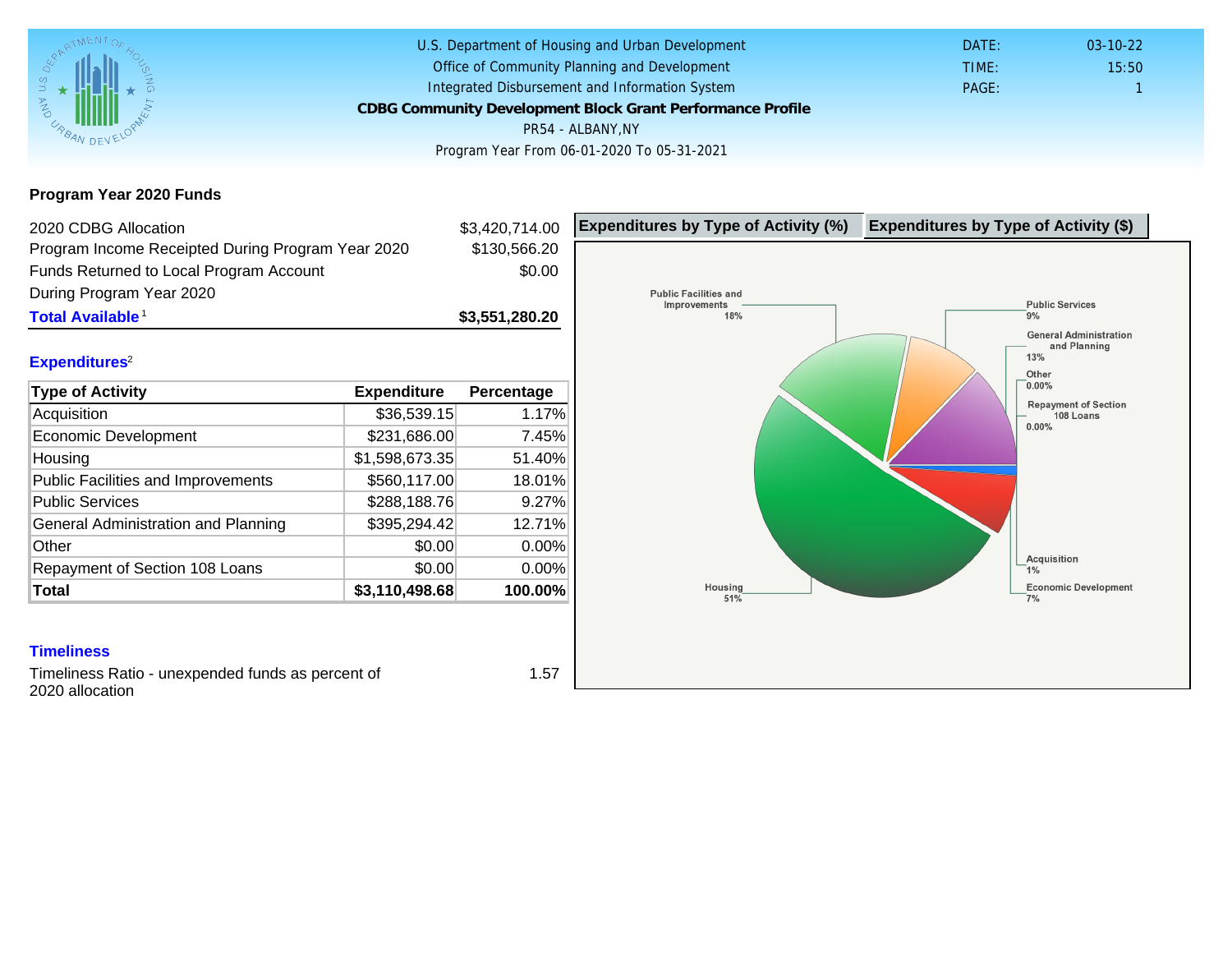## Program Targeting

| 1 - Percentage of Expenditures Assisting Low-<br>and Moderate-Income Persons and Households<br>Either Directly or On an Area Basis <sup>3</sup>                                          | 100.00%        |
|------------------------------------------------------------------------------------------------------------------------------------------------------------------------------------------|----------------|
| 2 - Percentage of Expenditures That Benefit<br>Low/Mod Income Areas                                                                                                                      | 23.54%         |
| 3 -Percentage of Expenditures That Aid in The<br>Prevention or Elimination of Slum or Blight                                                                                             | $0.00\%$       |
| 4 - Percentage of Expenditures Addressing<br><b>Urgent Needs</b>                                                                                                                         | $0.00\%$       |
| 5 - Funds Expended in Neighborhood<br>(Community For State) Revitalization Strategy<br>Areas and by Community Development<br>Financial Institution.<br>6-Percentage of Funds Expended in | \$1,103,938.41 |
| Neighborhood (Community For State)<br>Revitalization Strategy Areas and by Community<br>Development Financial Institution                                                                | 40.66%         |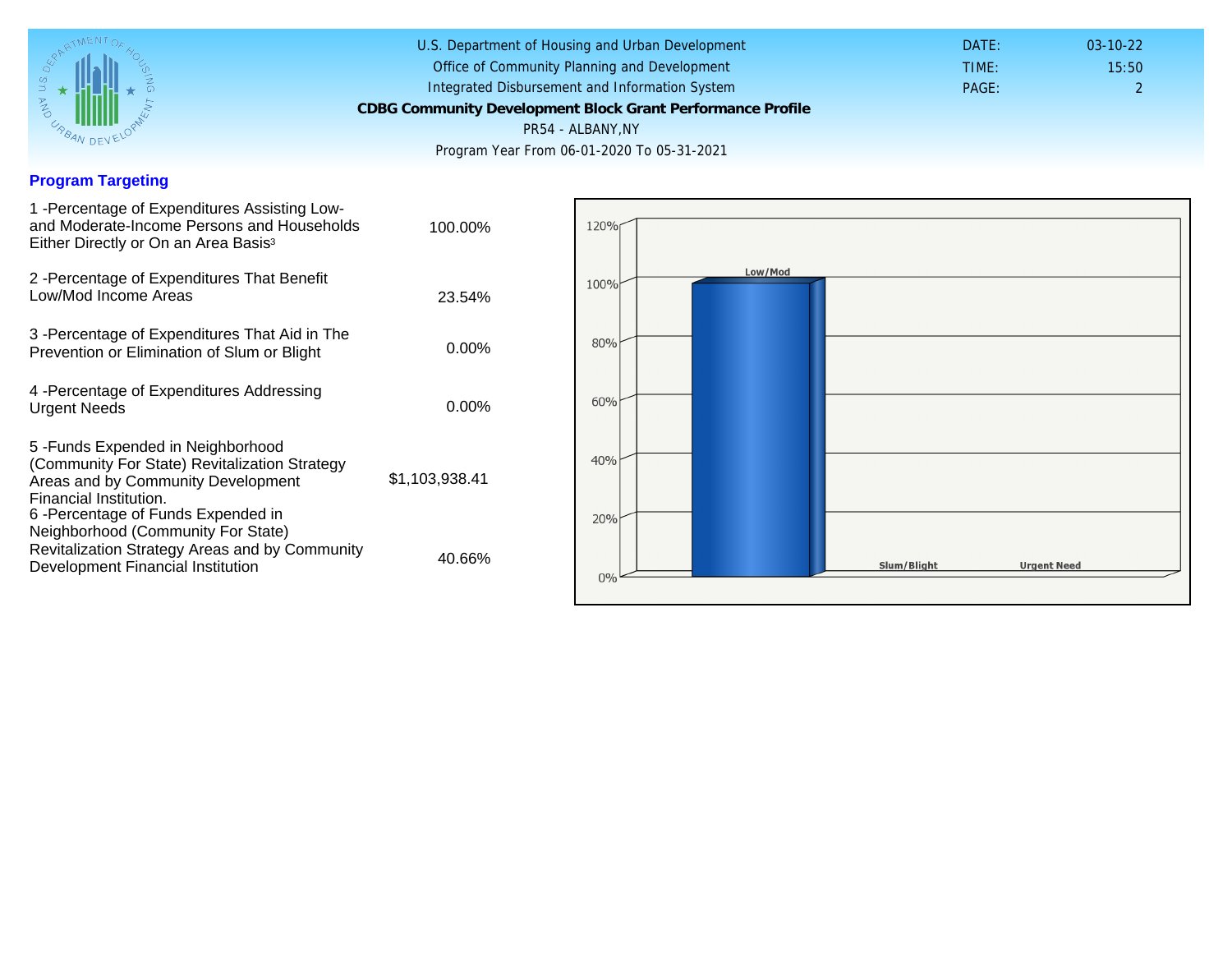# CDBG Beneficiaries by Racial/Ethnic Category <sup>4</sup>

| Race                                              | Total    | Hispanic |
|---------------------------------------------------|----------|----------|
| White                                             | 15.83%   | 37.42%   |
| Black/African American                            | 71.50%   | 62.58%   |
| Asian                                             | 6.58%    | $0.00\%$ |
| American Indian/Alaskan Native                    | 0.16%    | $0.00\%$ |
| lNative Hawaiian/Other Pacific Islander           | $0.00\%$ | $0.00\%$ |
| American Indian/Alaskan Native & White            | 0.10%    | $0.00\%$ |
| Asian & White                                     | 0.13%    | 0.00%    |
| Black/African American & White                    | 2.32%    | $0.00\%$ |
| Amer. Indian/Alaskan Native & Black/African Amer. | $0.00\%$ | $0.00\%$ |
| Other multi-racial                                | 3.38%    | $0.00\%$ |
| Asian/Pacific Islander (valid until 03-31-04)     | $0.00\%$ | $0.00\%$ |
| Hispanic (valid until 03-31-04)                   | $0.00\%$ | 0.00%    |

## Income of CDBG Beneficiaries

| Income Level                          | Percentage |
|---------------------------------------|------------|
| Extremely Low Income (<=30%)          | 27.11%     |
| Low Income (30-50%)                   | 67.12%     |
| Moderate Income (50-80%)              | 5.77%      |
| Total Low and Moderate Income (<=80%) | 100.00%    |
| Non Low and Moderate Income (>80%)    | $0.00\%$   |